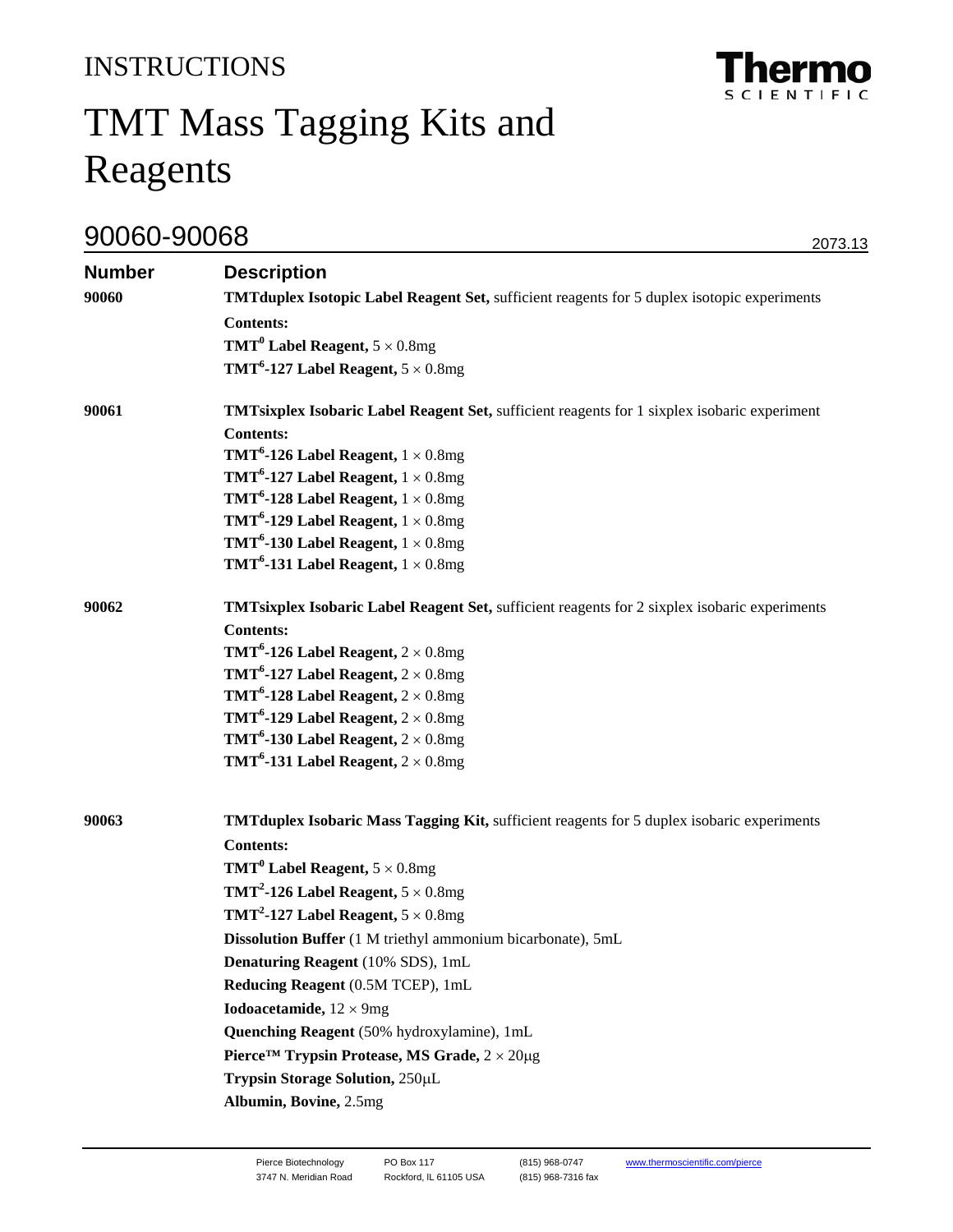

| 90064 | <b>TMTsixplex Isobaric Mass Tagging Kit, sufficient reagents for 5 sixplex isobaric experiments</b> |
|-------|-----------------------------------------------------------------------------------------------------|
|       | <b>Contents:</b>                                                                                    |
|       | <b>TMT<sup>0</sup> Label Reagent,</b> $5 \times 0.8$ mg                                             |
|       | <b>TMT<sup>6</sup>-126 Label Reagent</b> , $5 \times 0.8$ mg                                        |
|       | <b>TMT<sup>6</sup>-127 Label Reagent, <math>5 \times 0.8</math>mg</b>                               |
|       | <b>TMT<sup>6</sup>-128 Label Reagent, <math>5 \times 0.8</math>mg</b>                               |
|       | <b>TMT<sup>6</sup>-129 Label Reagent,</b> $5 \times 0.8$ mg                                         |
|       | <b>TMT<sup>6</sup>-130 Label Reagent, <math>5 \times 0.8</math>mg</b>                               |
|       | <b>TMT<sup>6</sup>-131 Label Reagent, <math>5 \times 0.8</math>mg</b>                               |
|       | Dissolution Buffer (1M triethyl ammonium bicarbonate), 5mL                                          |
|       | Denaturing Reagent (10% SDS), 1mL                                                                   |
|       | Reducing Reagent (0.5 M TCEP), 1mL                                                                  |
|       | <b>Iodoacetamide</b> , $12 \times 9$ mg                                                             |
|       | Quenching Reagent (50% hydroxylamine), 1mL                                                          |
|       | Pierce Trypsin Protease, MS Grade, $5 \times 20\mu g$                                               |
|       | Trypsin Storage Solution, 250µL                                                                     |
|       | Albumin, Bovine, 2.5mg                                                                              |
| 90065 | <b>TMTduplex Isobaric Label Reagent Set, sufficient reagents for 5 duplex isobaric experiments</b>  |
|       | <b>Contents:</b>                                                                                    |
|       | <b>TMT<sup>2</sup>-126 Label Reagent, <math>5 \times 0.8</math>mg</b>                               |
|       | <b>TMT<sup>2</sup>-127 Label Reagent, <math>5 \times 0.8</math>mg</b>                               |
| 90066 | <b>TMTsixplex Label Reagent Set, sufficient reagents for 5 sixplex isobaric experiments</b>         |
|       | <b>Contents:</b>                                                                                    |
|       | <b>TMT<sup>6</sup>-126 Label Reagent</b> , $5 \times 0.8$ mg                                        |
|       | <b>TMT<sup>6</sup>-127 Label Reagent,</b> $5 \times 0.8$ mg                                         |
|       | <b>TMT<sup>6</sup>-128 Label Reagent,</b> $5 \times 0.8$ mg                                         |
|       | <b>TMT<sup>6</sup>-129 Label Reagent, <math>5 \times 0.8</math>mg</b>                               |
|       | <b>TMT<sup>6</sup>-130 Label Reagent,</b> $5 \times 0.8$ mg                                         |
|       | <b>TMT<sup>6</sup>-131 Label Reagent,</b> $5 \times 0.8$ mg                                         |
| 90067 | <b>TMTzero Label Reagent</b> , $5 \times 0.8$ mg, sufficient reagents for 5 samples                 |
| 90068 | <b>TMTsixplex Label Reagent Set, sufficient reagents for 12 sixplex isobaric experiments</b>        |
|       | <b>Contents:</b>                                                                                    |
|       | <b>TMT<sup>6</sup>-126 Label Reagent</b> , $2 \times 5$ mg                                          |
|       | <b>TMT<sup>6</sup>-127 Label Reagent,</b> $2 \times 5$ mg                                           |
|       | <b>TMT<sup>6</sup>-128 Label Reagent,</b> $2 \times 5$ mg                                           |
|       | TMT <sup>6</sup> -129 Label Reagent, $2 \times 5$ mg                                                |
|       | <b>TMT<sup>6</sup>-130 Label Reagent,</b> $2 \times 5$ mg                                           |
|       | <b>TMT<sup>6</sup>-131 Label Reagent,</b> $2 \times 5$ mg                                           |
|       | Storage: Upon receipt store at -20°C. Reagents are shipped with dry ice.                            |
|       | Note: These products are for research use only $-$ do not use for diagnostic procedures.            |
|       |                                                                                                     |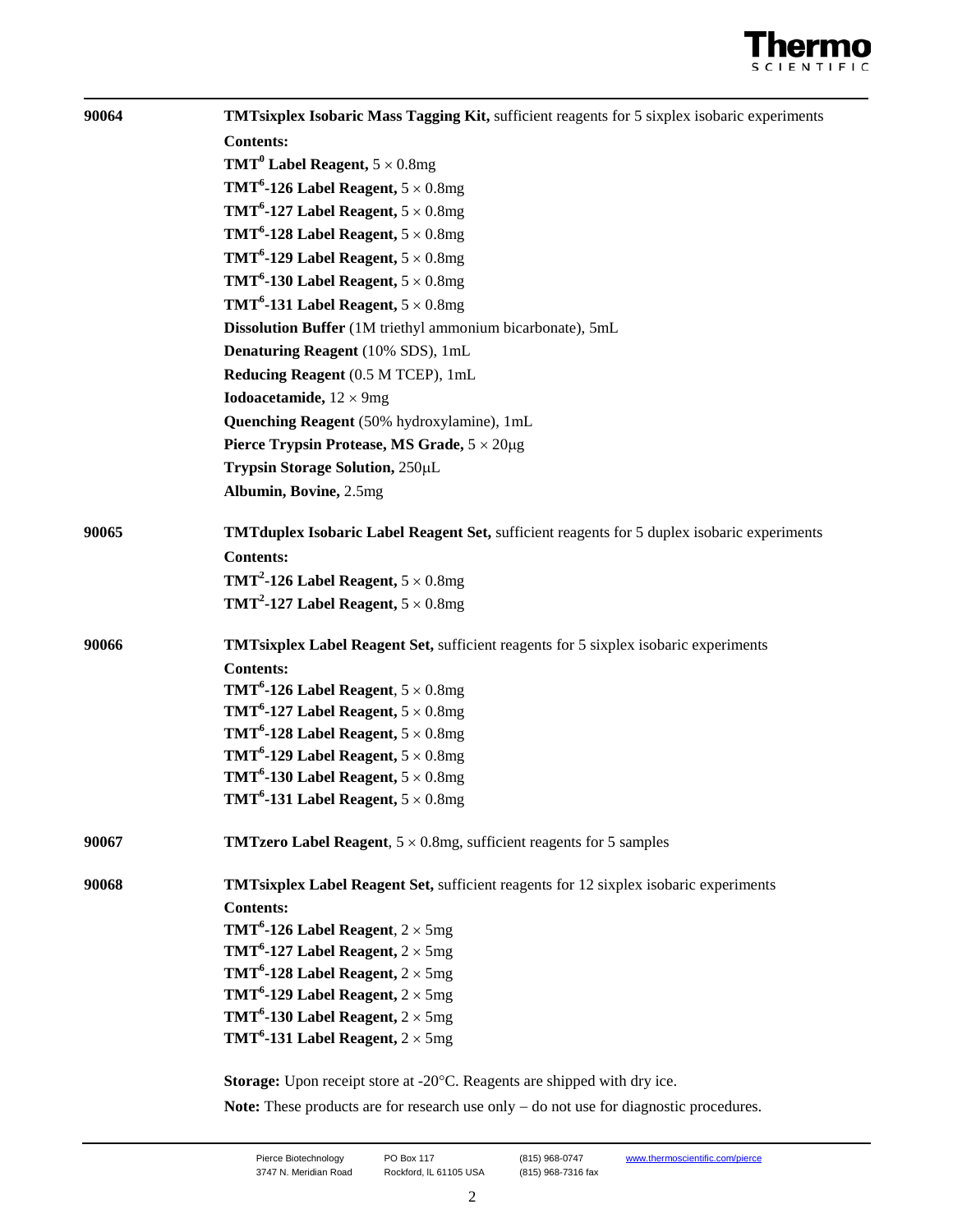# **Contents**

# <span id="page-2-0"></span>**Introduction**

The Thermo Scientific<sup>™</sup> TMT<sup>™</sup> Isobaric Mass Tagging Kits and Reagents enable multiplex relative quantitation by mass spectrometry (MS). Each mass-tagging reagent within a set has the same nominal mass (i.e., isobaric) and chemical structure composed of an amine-reactive NHS-ester group, a spacer arm and an MS/MS reporter (Figure 1). The reagent sets can be used to label two or six peptide samples prepared from cells or tissues. For each sample, a unique reporter in the low mass region of the MS/MS spectrum (i.e., 126-127Da for TMT<sup>2</sup> and 126-131Da for TMT<sup>6</sup> Isobaric Label Reagents) is used to measure relative protein expression levels during peptide fragmentation.

The TMTduplex<sup>™</sup> Isotopic Label Reagent Set contains TMTzero™ and one of the TMTsixplex™ Reagents (TMT<sup>6</sup>-127) to be used as "light" and "heavy" tags for MS-level peptide quantitation similar to duplex isotopic metabolic labeling (e.g., SILAC) or isotopic dimethylation labeling. These isotopic pairs can also be used in targeted quantitation strategies, including selective reaction monitoring (SRM, see the Additional Information Section). Advantages of the TMTduplex and TMTsixplex Isobaric Label Reagents include increased sample multiplexing for relative quantitation, increased sample throughput and fewer missing quantitative channels among samples.









#### C. TMTsixplex Reagents (TMT6)



**Figure 1. Chemical structure of the TMT Label Reagents. A.** Functional regions of the reagent structure, including MS/MS fragmentation sites by higher energy collision dissociation (HCD) and electron transfer dissociation (ETD). **B.** TMTduplex Reagent structures and isotope positions (\*); only HCD differentiates between these two reporters. **C.** TMTsixplex Reagent structures and isotope positions (\*).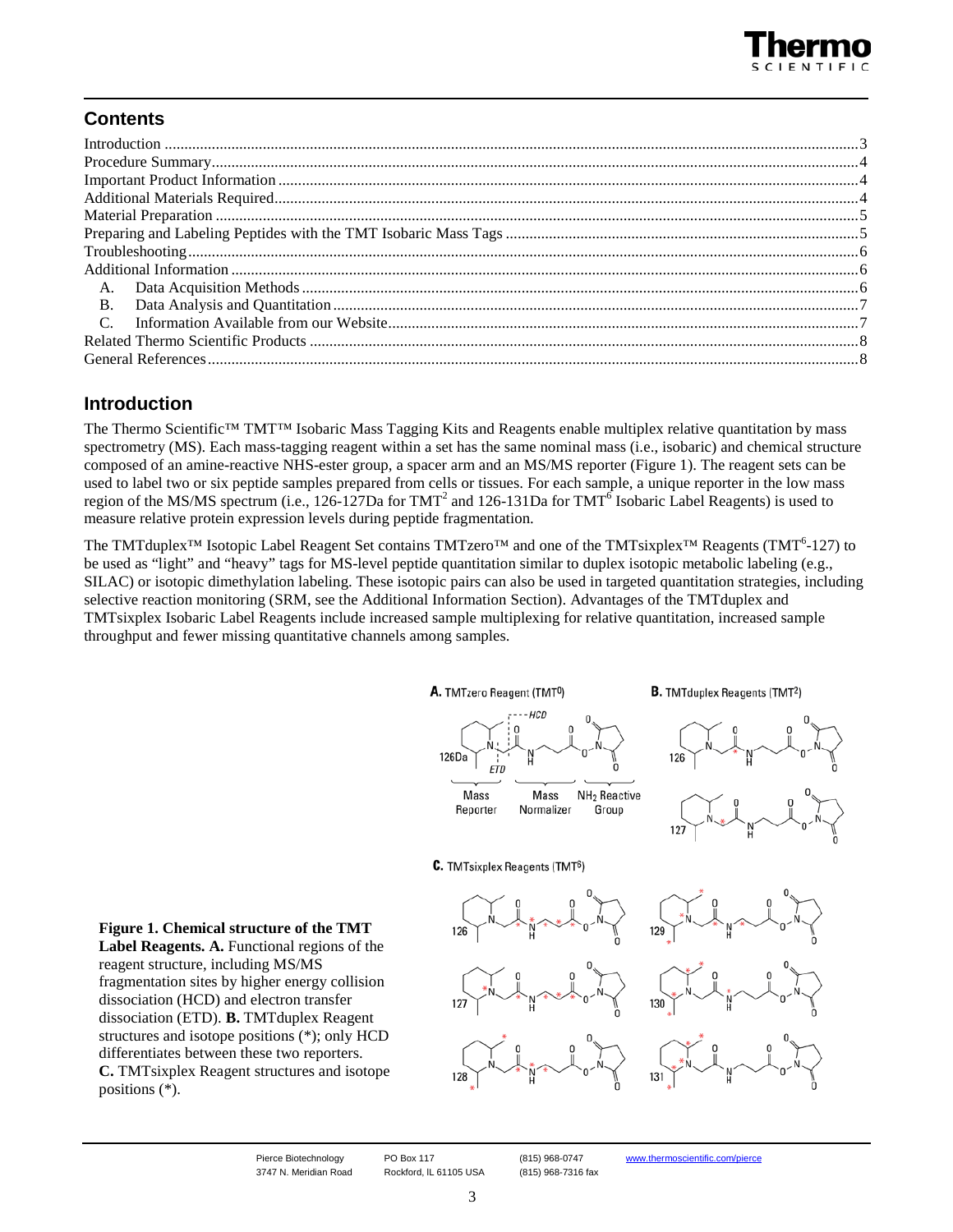

# <span id="page-3-0"></span>**Procedure Summary**

Protein extracts isolated from cells or tissues are reduced, alkylated and digested overnight. Samples are labeled with the TMT Reagents and then mixed before sample fractionation and clean-up. Labeled samples are analyzed by high resolution Orbitrap LC-MS/MS before data analysis to identify peptides and quantify reporter ion relative abundance (Figure 2).



**Figure 2. Schematic for using the Thermo Scientific TMTsixplex Isobaric Mass Tagging Reagents.**

# <span id="page-3-1"></span>**Important Product Information**

- The TMT Reagents are moisture-sensitive. To avoid moisture condensation onto the product, vial must be equilibrated to room temperature before opening.
- Anhydrous acetonitrile is the recommended solvent to dissolve reagents. Stock solutions are stable for one week when stored at -20°C. For long term storage of unused reagent, remove all solvent by drying and store with desiccant at -20°C. Anhydrous ethanol can be used as an alternative solvent to dissolve reagents but is not recommended for stock solution storage.
- The TMT Reagents are amine-reactive and modify lysine residues and the peptide N-termini. All amine-containing buffers and additives must be removed before digestion and labeling.
- All samples must be digested, labeled and then mixed equally before desalting, fractionation and LC-MS/MS. For optimal results, use 25-100µg of peptide for each labeling reaction.
- To avoid contamination of MS samples, always wear gloves when handling samples and gels. Use ultrapure MS-grade reagents. Perform sample preparation in a cleaned work area.
- The TMTzero Label Reagent can be used to optimize methods before multiplexed analysis of samples with the TMTduplex or TMTsixplex Reagent Set.

# <span id="page-3-2"></span>**Additional Materials Required**

- Microcentrifuge tubes
- Anhydrous acetonitrile (Thermo Scientific™ Acetonitrile HPLC grade, Product No. 51101)
- Water, LC-MS Grade (Product No. 51140)
- Chilled (- $20^{\circ}$ C) acetone
- Protein assay (e.g., Thermo Scientific™ BCA Protein Assay Kit, Product No. 22235)
- 75-300 $\mu$ m capillary C<sub>18</sub> reversed-phase column
- High-resolution Orbitrap Mass Spectrometer, ion trap or time-of-flight (TOF) mass spectrometer with online or offline liquid chromatography (LC) system
- Data analysis software such as Thermo Scientific™ Proteome Discoverer™ or Mascot™ Software (Matrix Science, Ltd.)
- Optional: C18 spin tips or columns (e.g., Thermo Scientific™ Pierce™ C18 Spin Columns, Product No. 89870 or Pierce™ C18 Tips, Product No. 87784)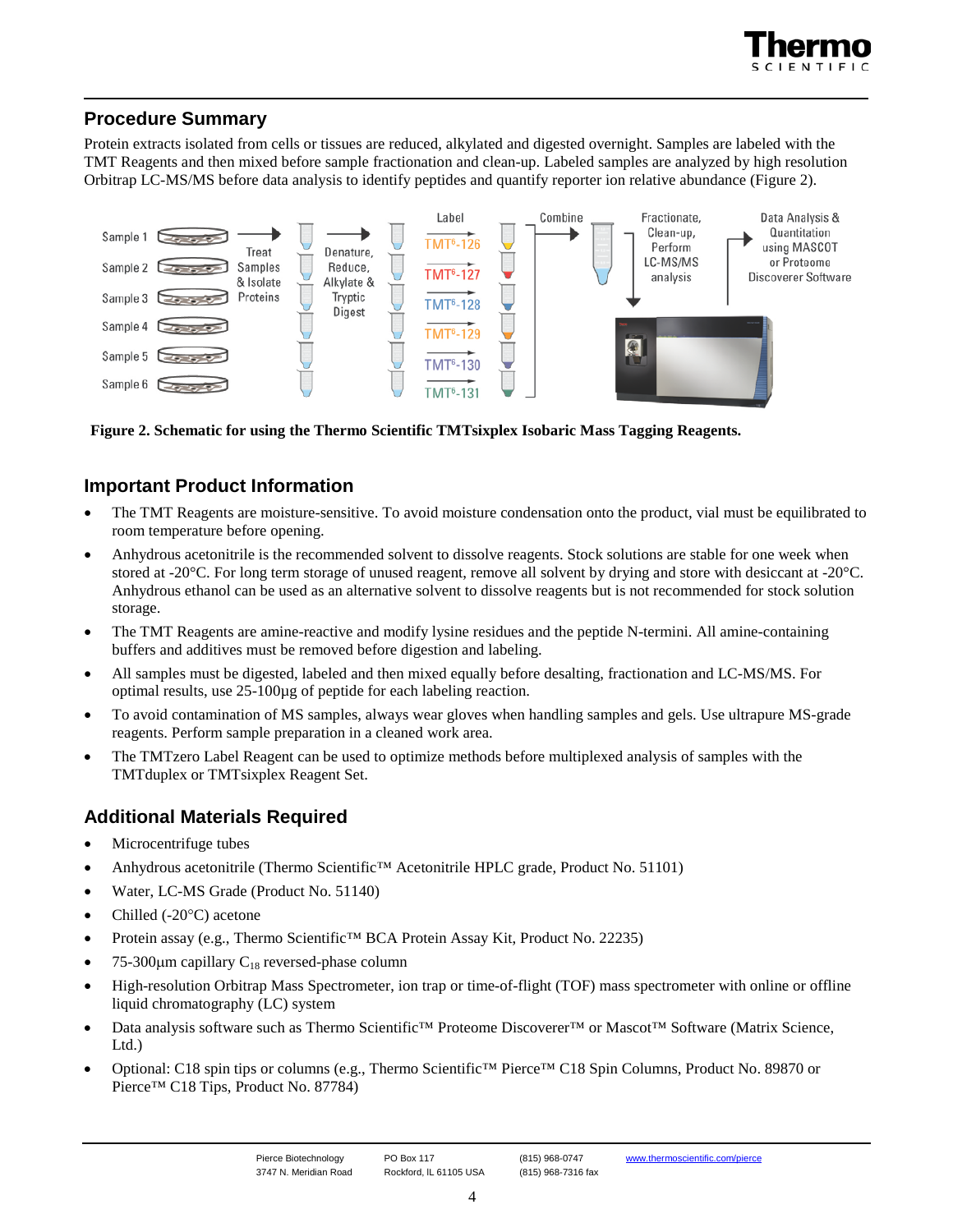

# <span id="page-4-0"></span>**Material Preparation**

**Note:** The 50% hydroxylamine and 10% SDS stock solutions provided with the kit may precipitate during storage. Warm both solutions to room temperature and vortex before use. The amounts listed below are sufficient for preparing and labeling 6 samples.

| 100mM TEAB (triethyl)<br>ammonium bicarbonate) | Add 500μL of the Dissolution Buffer (1M TEAB) to 4.5mL of ultrapure water.                                                                       |
|------------------------------------------------|--------------------------------------------------------------------------------------------------------------------------------------------------|
| Lysis Buffer                                   | Add 200μL of the Denaturing Reagent (10% SDS) to 1.8mL of 100mM TEAB.                                                                            |
| 200mM TCEP                                     | Add $70 \mu L$ of the Reducing Reagent (0.5M TCEP) to $70 \mu L$ of ultrapure water. Then add $35 \mu L$ of<br>the Dissolution Buffer (1M TEAB). |
| 5% Hydroxylamine                               | Add 50μL of the Quenching Reagent (50% hydroxylamine) to 450μL of 100mM TEAB.                                                                    |

## <span id="page-4-1"></span>**Preparing and Labeling Peptides with the TMT Isobaric Mass Tags**

**Note:** BSA can be used as a control sample for method optimization. Dissolve BSA to 1mg/mL using 100mM TEAB. Use 25-100µg of protein per labeling reaction. The Thermo Scientific™ Pierce™ Mass Spec Sample Prep Kit for Cultured Cells can also be used to prepare peptide digests for TMT reagent labeling.

#### **A. Preparing Whole Cell Protein Extracts**

1. Culture cells to harvest at least 100µg of protein per condition. For best results, culture a minimum of  $2 \times 10^6$  cells.

**Note:** Rinse cells 2-3 times with 1X PBS to remove cell culture media. Pellet cells using low-speed centrifugation  $(i.e.,  $1000 \times g$ ) to prevent premature cell lysis.$ 

2. Lyse the cells by adding five cell-pellet volumes of Lysis Buffer (i.e., 100μL of Lysis Buffer for a 20μL cell pellet).

**Note:** Lysis buffers such as Thermo Scientific™ RIPA Lysis and Extraction Buffer (Product No. 89901) or 8M urea (Product No. 29700) in 50mM TEAB or HEPES buffer, pH 8 may be used as alternative denaturing cell lysis buffers. For urea-based lysis buffer, protein samples must be diluted to < 1M urea before digestion, and the final C18 desalting step (C.6) is not optional. Addition of protease and/or phosphatase inhibitors during lysis is optional and may interfere with MS analysis.

**Note:** Depending on the Lysis Buffer used it may be necessary to reduce sample viscosity by shearing DNA using a microtip sonicator or addition of a nuclease (e.g., Thermo Scientific™ Pierce™ Universal Nuclease for Cell Lysis, Product No. 88700)

- 3. Centrifuge lysate at  $16,000 \times g$  for 10 minutes at 4<sup>o</sup>C.
- 4. Carefully separate the supernatant and transfer into a new tube.
- 5. Determine the protein concentration of the supernatant using established methods such as the BCA Protein Assay Kit (Product No. 23227).

**Note:** Use samples at ≥ 2mg/mL. Less concentrated samples may be used; however, it might be necessary to use larger volumes of reducing/alkylating reagents.

- 6. Transfer 100µg per condition (two for the TMTduplex or six for the TMTsixplex Label Reagents) into a new microcentrifuge tube and adjust to a final volume of 100µL with 100mM TEAB.
- 7. Add 5µL of the 200mM TCEP and incubate sample at 55°C for 1 hour.
- 8. Immediately before use, dissolve one tube of iodoacetamide (9mg) with 132 $\mu$ L of 100mM TEAB to make 375mM iodoacetamide. Protect solution from light.
- 9. Add 5µL of the 375mM iodoacetamide to the sample and incubate for 30 minutes protected from light at room temperature.
- 10. Add six volumes (~600 $\mu$ L) of pre-chilled (-20 $^{\circ}$ C) acetone and freeze at -20 $^{\circ}$ C. Allow the precipitation to proceed for at least 4 hours up to overnight.
- 11. Centrifuge the samples at  $8000 \times g$  for 10 minutes at  $4^{\circ}$ C. Carefully invert the tubes to decant the acetone without disturbing the white pellet. Allow the pellet to dry for 2-3 minutes.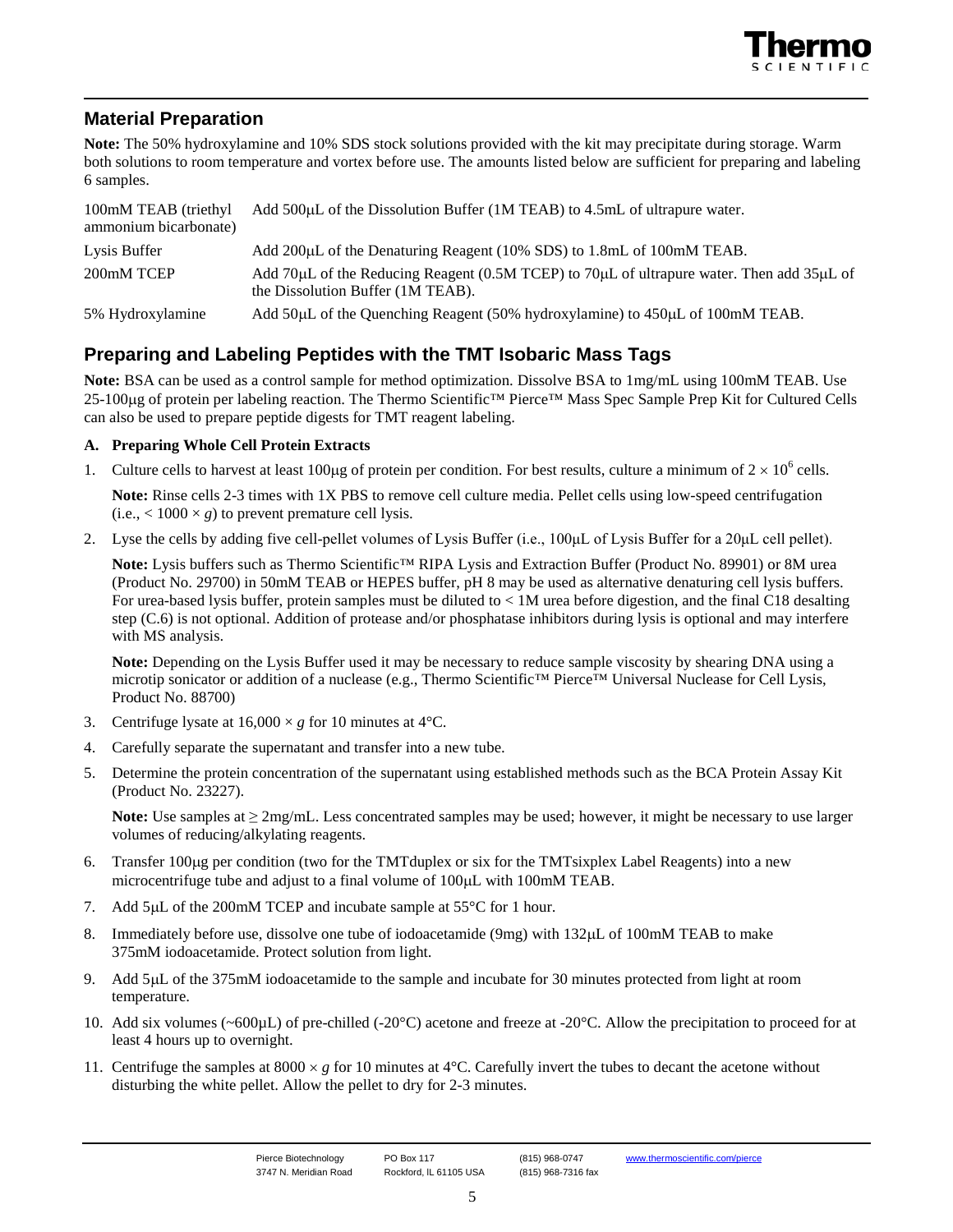

#### **B. Protein Digestion**

1. Resuspend 100µg of acetone-precipitated (or lyophilized) protein pellets with 100µL of 100mM TEAB.

**Note:** An acetone-precipitated pellet might not completely dissolve; however, after proteolysis at 37°C, all the protein (peptides) will be solubilized.

- 2. Immediately before use, add 20µL of the Trypsin Storage Solution to the bottom of the trypsin glass vial and incubate for 5 minutes. Store any remaining reagent in single-use volumes at -80°C (e.g., 2.5µg of trypsin per 100µg of protein).
- 3. Add 2.5µL of trypsin (i.e., 2.5µg) per 100µg of protein. Digest the sample overnight at 37°C.

#### **C. Peptide Labeling**

1. Immediately before use, equilibrate the TMT Label Reagents to room temperature. For the 0.8mg vials, add 41µL of anhydrous acetonitrile to each tube. For the 5mg vials, add 256µL of solvent to each tube. Allow the reagent to dissolve for 5 minutes with occasional vortexing. Briefly centrifuge the tube to gather the solution.

**Note:** Reagents dissolved in anhydrous acetonitrile are stable for one week when stored at -20°C. Anhydrous ethanol can be used as an alternative solvent to dissolve reagents but is not recommended for stock solution storage.

2. Carefully add  $41 \mu$ L of the TMT Label Reagent to each  $25$ -100 $\mu$ g sample. Alternatively, transfer the peptide sample to the TMT Reagent vial.

**Note:** A 100µL glass syringe or positive displacement pipette may be necessary to accurately measure and dispense TMT Reagents in volatile acetonitrile solvent.

- 3. Incubate the reaction for 1 hour at room temperature.
- 4. Add 8µL of 5% hydroxylamine to the sample and incubate for 15 minutes to quench the reaction.
- 5. Combine samples at equal amounts and store at -80°C.
- 6. Optional: Clean-up samples with C18 spin tips (Product No. 87784) or columns (Product No. 89870) before LC-MS analysis. Peptide clean up is recommended before LC-MS analysis but is not required.

## <span id="page-5-0"></span>**Troubleshooting**

| <b>Problem</b>                                     | <b>Possible Cause</b>    | <b>Solution</b>                                     |
|----------------------------------------------------|--------------------------|-----------------------------------------------------|
| An amine-based buffer was used<br>Poor labeling    |                          | Use a non-amine-based buffer                        |
|                                                    | Incorrect buffer pH      | Make sure the buffer pH is $\sim 8.0$               |
|                                                    | Too much sample was used | Label $25-100\mu$ g per sample                      |
| Protein precipitation<br>Lack of detergent present |                          | Add detergent, such as 0.05% SDS to the preparation |
|                                                    | pH decreased             | Make sure the pH is $> 7.5$                         |

# <span id="page-5-1"></span>**Additional Information**

#### <span id="page-5-2"></span>**A. Data Acquisition Methods**

Quantitation of peptides labeled with Thermo Scientific™ Tandem Mass Tag™ Reagents requires a mass spectrometer capable of MS/MS fragmentation, such as an ion trap, quadrupole time of flight, time of flight-time of flight (TOF-TOF) or triple quadrupole instrument. Higher energy collision dissociation (HCD) is recommended for TMT reporter ion fragmentation. Optimal HCD fragmentation energy is instrument-dependent and can be optimized using TMTzero Reagents. Electron transfer dissociation (ETD) may be used as an alternative fragmentation method for peptide identification and quantitation. The choice of MS/MS fragmentation method(s) depends on the instrument capabilities such as collisionally induced dissociation (CID), pulsed-Q dissociation (PQD), higher energy collisional dissociation (HCD), or electron transfer dissociation (ETD). TMT Reagent reporter ions are not visible in ion traps following traditional CID fragmentation.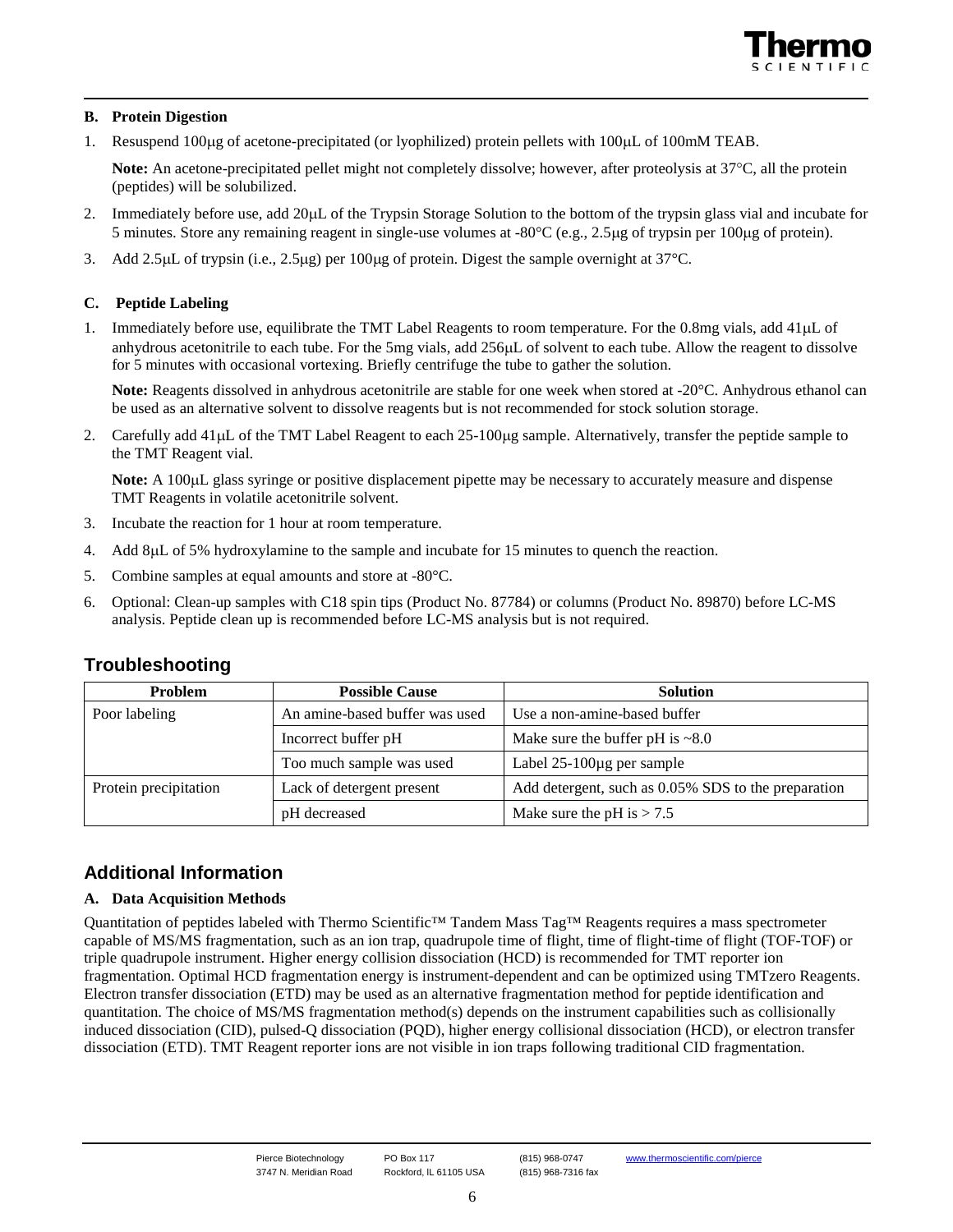

| Instrument                                                                                              | <b>Fragmentation Method</b> | Reference(s)                                                                                                                                                     |
|---------------------------------------------------------------------------------------------------------|-----------------------------|------------------------------------------------------------------------------------------------------------------------------------------------------------------|
| Thermo Scientific Orbitrap™ Fusion™<br>Tribrid <sup>™</sup> Mass Spectrometer                           | HCD/SPS-MS3                 | Viner, <i>et al.</i> (2013)                                                                                                                                      |
| Thermo Scientific Orbitrap Elite™ Mass<br>Spectrometer                                                  | HCD/MS3                     | McAllister, G.C., et al. (2012), Viner,<br><i>et al.</i> (2012)                                                                                                  |
| Thermo Scientific Q Exactive™ Mass<br>Spectrometer                                                      | HCD/MS2                     | Wühr, et al. (2012)                                                                                                                                              |
| Thermo Scientific Orbitrap Velos Pro™,<br>LTQ-Orbitrap™ XL, or MALDI-<br>Orbitrap™ XL Mass Spectrometer | HCD/MS2                     | Ting, et al. (2011), Wenger, et al.<br>(2011), Schirle, et al. (2012), Lee, et<br>al $(2011)$ , Xiong, <i>et al.</i> $(2011)$ ,<br>Strupat, <i>et al.</i> (2008) |
| Thermo Scientific <sup>TM</sup> Velos Pro <sup>TM</sup> ion trap                                        | Trap HCD/MS2                | Biringer, <i>et al.</i> $(2011)$                                                                                                                                 |
| Thermo Scientific Orbitrap Elite ETD,<br>Velos Pro ETD, LTQ-OrbitrapXL ETD                              | HCD/MS2 or<br>ETD/MS2       | Viner, <i>et al.</i> (2009)                                                                                                                                      |
| Q-TOF                                                                                                   | $\text{CID}$                | Van Ulsen, <i>et al.</i> (2009)                                                                                                                                  |
| <b>TOF-TOF</b>                                                                                          | CID                         | Dayon, <i>et al.</i> (2008)                                                                                                                                      |
| Triple Quadrupole                                                                                       | <b>CID/SRM</b>              | Stella, et al (2011), Byers, et al.<br>(2009)                                                                                                                    |

#### **Table 1. Instruments and MS/MS fragmentation options for peptide identification and quantitation with Thermo Scientific TMT Reagents.**

#### <span id="page-6-0"></span>**B. Data Analysis and Quantitation**

The masses for peptide modification by the TMT zero, duplex, and sixplex reagents are present in the UNIMOD database (*www.unimod.org*) and are listed below. Several software packages directly support the modifications by TMT Reagents and the relative quantitation of reporter ions released from labeled peptides, including Thermo Scientific™ Proteome Discoverer<sup>™</sup> 1.1 and above, Thermo Scientific<sup>™</sup> Bioworks™ 3.1.1, Matrix Science Mascot™ 2.1 and above, and Proteome Software Scaffold™ Q+. For data acquired using a combination of fragmentation methods (i.e., HCD/MS3 or HCD/ETD), Proteome Discoverer may be necessary to merge spectra for identification and quantitation.

#### **Table 2. Modification masses of the Thermo Scientific TMT Label Reagents.**

| Label<br>Reagent | <b>Modification</b><br>Mass<br>(monoisotopic) | <b>Modification</b><br>Mass<br>(average) | <b>HCD</b><br><b>Monoisotopic</b><br><b>Reporter Mass*</b> | ETD<br><b>Monoisotopic</b><br><b>Reporter Mass**</b> |
|------------------|-----------------------------------------------|------------------------------------------|------------------------------------------------------------|------------------------------------------------------|
| $TMT0 - 126$     | 224.152478                                    | 224.2994                                 | 126.127725                                                 | 114.127725                                           |
| $TMT2 - 126$     | 225.155833                                    | 225.2921                                 | 126.127725                                                 | 114.127725                                           |
| $TMT2 - 127$     | 225.155833                                    | 225.2921                                 | 127.131079                                                 | 114.127725                                           |
| $TMT6 - 126$     | 229.162932                                    | 229.2634                                 | 126.127725                                                 | 114.127725                                           |
| $TMT6 - 127$     | 229.162932                                    | 229.2634                                 | 127.124760                                                 | 115.124760                                           |
| $TMT6$ -128      | 229.162932                                    | 229.2634                                 | 128.134433                                                 | 116.134433                                           |
| $TMT6 - 129$     | 229.162932                                    | 229.2634                                 | 129.131468                                                 | 117.131468                                           |
| $TMT6 - 130$     | 229.162932                                    | 229.2634                                 | 130.141141                                                 | 118.141141                                           |
| $TMT6$ -131      | 229.162932                                    | 229.2634                                 | 131.138176                                                 | 119.138176                                           |

**\*** HCD is a collisional fragmentation method that generates six unique reporter ions from 126 to 131Da. **\*\***ETD is a non-ergodic fragmentation method that generates six unique reporter ions from 114 to 119Da.

#### <span id="page-6-1"></span>**C. Information Available from our Website**

- Tech Tip Protocol #49: Acetone precipitation of proteins
- Tech Tip Protocol #19: Remove detergent from protein samples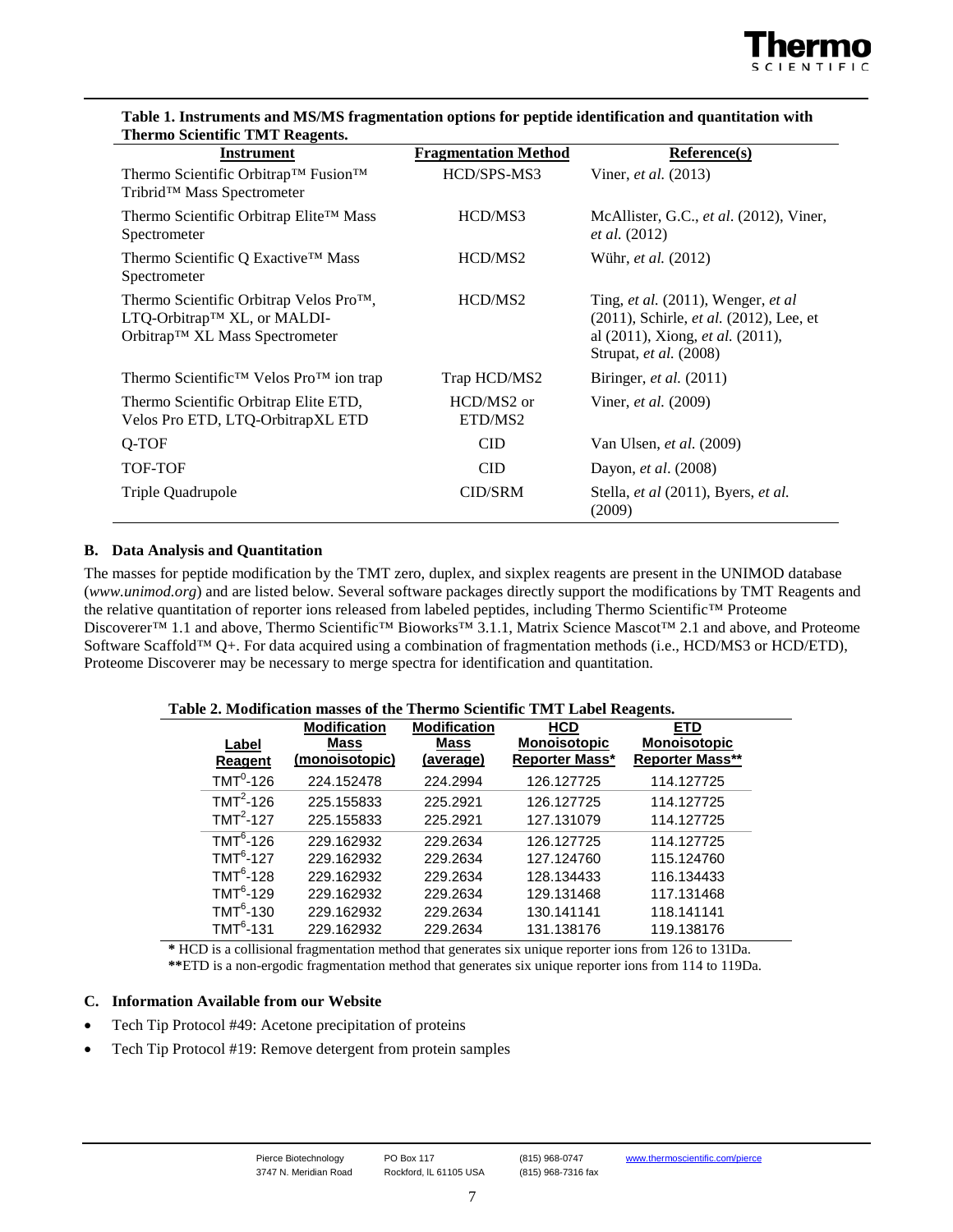

# <span id="page-7-0"></span>**Related Thermo Scientific Products**

| 90110 | <b>TMT10plex<sup>TM</sup></b> Isobaric Label Reagent Set, $10 \times 0.8$ mg |
|-------|------------------------------------------------------------------------------|
| 90113 | <b>TMT10plex Isobaric Mass Tag Labeling Kit</b>                              |
| 90406 | <b>TMT10plex Isobaric Label Reagent Set,</b> $10 \times 5mg$                 |
| 90114 | 1M Triethylammonium bicarbonate (TEAB), 50mL                                 |
| 90115 | 50% Hydroxylamine, 5mL                                                       |
| 90100 | iodoTMTzero <sup>TM</sup> Label Reagent, $5 \times 0.2$ mg                   |
| 90101 | iodoTMTsixplex <sup>TM</sup> Label Reagent Set, $1 \times 0.2$ mg            |
| 90103 | iodoTMTsixplex Isobaric Mass Tag Labeling Kit                                |
| 90076 | <b>Immobilized Anti-TMT Antibody Resin</b>                                   |
| 90075 | Anti-TMT Antibody, 0.1mL                                                     |
| 90104 | <b>TMT Elution Buffer, 20mL</b>                                              |
| 84840 | Pierce™ Mass Spec Sample Prep Kit for Cultured Cells                         |
| 23227 | <b>BCA Protein Assay Kit</b>                                                 |
| 90057 | <b>Pierce Trypsin Protease, MS Grade</b>                                     |
| 90051 | Lys-C Protease, MS Grade                                                     |
| 88300 | <b>Fe-NTA Phosphopeptide Enrichment Kit</b>                                  |
| 88301 | Pierce TiO <sub>2</sub> Phosphopeptide Enrichment and Clean-up Kit           |
| 88321 | Pierce Peptide Retention Time Calibration Mixture, 200µL                     |
| 87784 | Pierce C18 Tips, 100µL bed, 96 tips                                          |
| 89870 | Pierce C18 Spin Columns, 25 columns                                          |
| 28904 | Trifluoroacetic Acid, Sequanal Grade                                         |

## <span id="page-7-1"></span>**General References**

Altelaar A.F., *et al*. (2012). Benchmarking stable isotope labeling based quantitative proteomics. *J Proteomics* Oct 22. pii: S1874-3919(12)00704-X. doi: 10.1016/j.jprot.2012.10.009.

Bantscheff, M., *et al.* (2008). Robust and sensitive iTRAQ quantification on an LTQ Orbitrap Mass Spectrometer. *Mol Cell Proteomics* **7:**1702-13.

- Biringer, R.G., *et al.* (2011). Quantitation of TMT-Labeled Peptides Using Higher-Energy Collisional Dissociation on the Velos Pro Ion Trap Mass Spectrometer. Application note # 520. *[www.thermo.com](http://www.thermo.com/)*
- Byers, H.L. (2009). Candidate verification of iron-regulated *Neisseria meningitidis* proteins using isotopic versions of tandem mass tags (TMT) and single reaction monitoring, *J Prot* **73(2):**231-9.
- Dayon, L., *et al.* (2008). Relative quantification of proteins in human cerebrospinal fluids by MS/MS using 6-plex isobaric tags. *Anal Chem* **80(8):**2921-31.
- [Dillon, R,](http://www.ncbi.nlm.nih.gov/pubmed?term=%22Dillon%20R%22%5BAuthor%5D) *et al.* (2011). Discovery of a Novel B-Raf Fusion Protein Related to c-Met Drug Resistance*. [J Proteome Res](http://www.ncbi.nlm.nih.gov/pubmed/21936566)* **10(11)**:5084-94.
- Lee, M.V., et al. (2011). A dynamic model of proteome changes reveals new roles for transcript alteration in yeast. *Mol Syst Biol* **7**: 514.
- McAllister, G.C., *et al*. (2012). Increasing the multiplexing capacity of TMTs using reporter ion isotopologues with isobaric masses. *Anal Chem* **84(17):**7469-78.
- Ross, P.L., *et al.* (2004). Multiplexed protein quantitation in *Saccharomyces cerevisiae* using amine-reactive isobaric tagging reagents*. Mol Cell Proteomics* **3(12):**1154-69.
- [Schirle, M.,](http://www.ncbi.nlm.nih.gov/pubmed?term=%22Schirle%20M%22%5BAuthor%5D) *et al.* (2012). Kinase inhibitor profiling using chemoproteomics. *Methods Mol Biol* **795**:161-77.
- Schwartz, J. et al. (2008). Relative quantitation of protein digests using tandem mass tags and pulsed-Q dissociation (PQD). Application note # 452. *www.thermoscientific.com*
- Stella, R., *et al.* (2011). Relative Quantification of Membrane Proteins in Wild-type and PrP-knockout Cerebellar Granule Neurons. *J Proteome Res* doi: 10.1021/pr200759m. *http://dx.doi.org*
- Strupat K., *et al.* (2008). Accurate MS and MS<sup>n</sup> Analysis with the Thermo Scientific MALDI LTQ Orbitrap. Application note # 30150. *www.thermoscientific.com*
- Ting, L., *et at.* (2011). MS3 eliminates ratio distortion in isobaric multiplexed quantitative proteomics. *Nature Methods* **8**: 937–940.
- Van Ulsen, P., *et al.* (2009). Identification of proteins of Neisseria meningitidis induced under iron-limiting conditions using the isobaric tandem mass tag (TMT) labeling approach. *Proteomics* **9(7)**:1771-81.